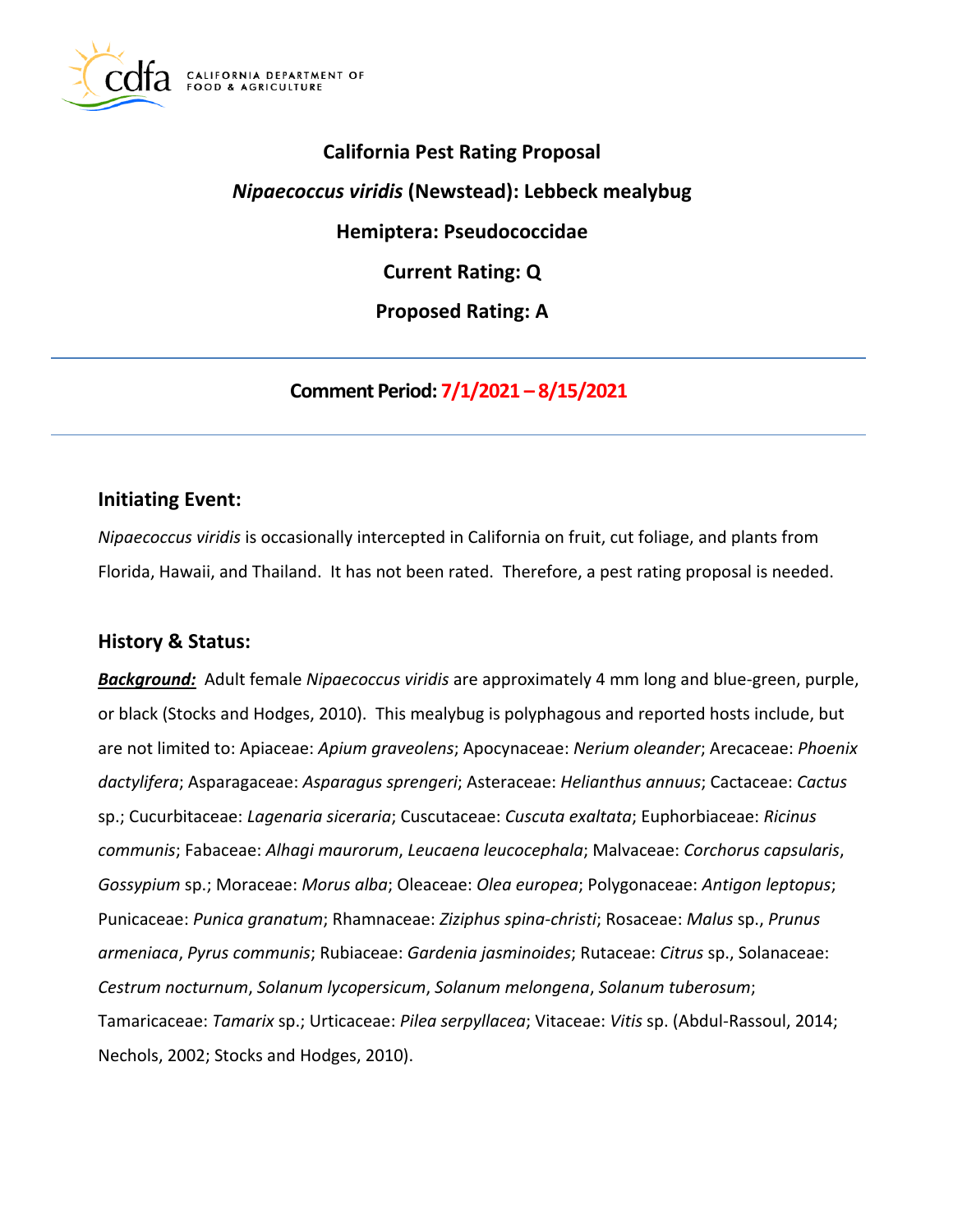

*Nipaecoccus viridis* is a pest of citrus in Florida and the Mediterranean region. Feeding damage reported on citrus in Florida includes distorted fruit and leaves, branch dieback, and (in the case of young trees) tree death (Diepenbrock and Ahmed, 2020; Franco et al., 2004). This mealybug is also reported to be a pest of soybean and cotton in India, with host impacts including wilting and sooty mold, and white mulberry in Iraq (Abdul-Rassou, 2014; Babu, 2016; Nagrare et al., 2014).

*Nipaecoccus viridis* is parthenogenetic and is reported to undergo multiple, overlapping generations per year (Thomas and Leppla, 2008; García Morales et al., 2016).

Several parasitoid wasps are reported to be effective biological control agents against *N. viridis*: *Anagyrus aegypticus*, *A. dactylopii*, *A. indicus*, *Leptomastix phenacocci* (Thomas and Leppla, 2008). The ladybird beetle *Cryptolaemus montrouzieri* is also a reported natural enemy (Stocks and Hodges, 2010).

Some insecticides that are used on citrus in California and that were found to cause high mortality of *N. viridis* in laboratory assays include acetamiprid, dimethoate, and zeta-cypermethrin (Diepenbrock, 2021).

**Worldwide Distribution:** *Nipaecoccus viridis* is widely distributed across the world in subtropical and tropical regions. It is thought to be native to India and its distribution includes North America: Mexico, United States (Florida); South America: Colombia; the Caribbean: Bahamas; Oceania: Australia, New Caledonia, United States (Guam, Hawaii); Africa: Algeria, Angola, Benin, Burkina Faso, Comoros, Côte d'Ivoire, Egypt, Eritrea, Kenya, Madagascar, Malawi, Mauritius, Niger, Nigeria, Réunion, Rwanda, Senegal, Seychelles, Sudan, Tanzania, Togo, Uganda, Zambia, Zimbabwe, Ethiopia, South Africa; Asia: Afghanistan, Bangladesh, Bhutan, Cambodia, China, Hong Kong, Indonesia, India, Iran, Iraq, Israel, Japan, Jordan, Nepal, Oman, Pakistan, Philippines, Saudi Arabia, Sri Lanka, Taiwan, Laos, Malaysia, Myanmar, Singapore, Thailand, Vietnam (Bayisa, 2016; Caballero et al., 2020; CABI Invasive Species Compendium; Diepenbrock and Ahmed, 2020; Mille et al., 2016; Nagrare et al., 2014; Soysouvanh and Hong, 2016; Stocks and Hodges, 2010; Walton et al., 2009).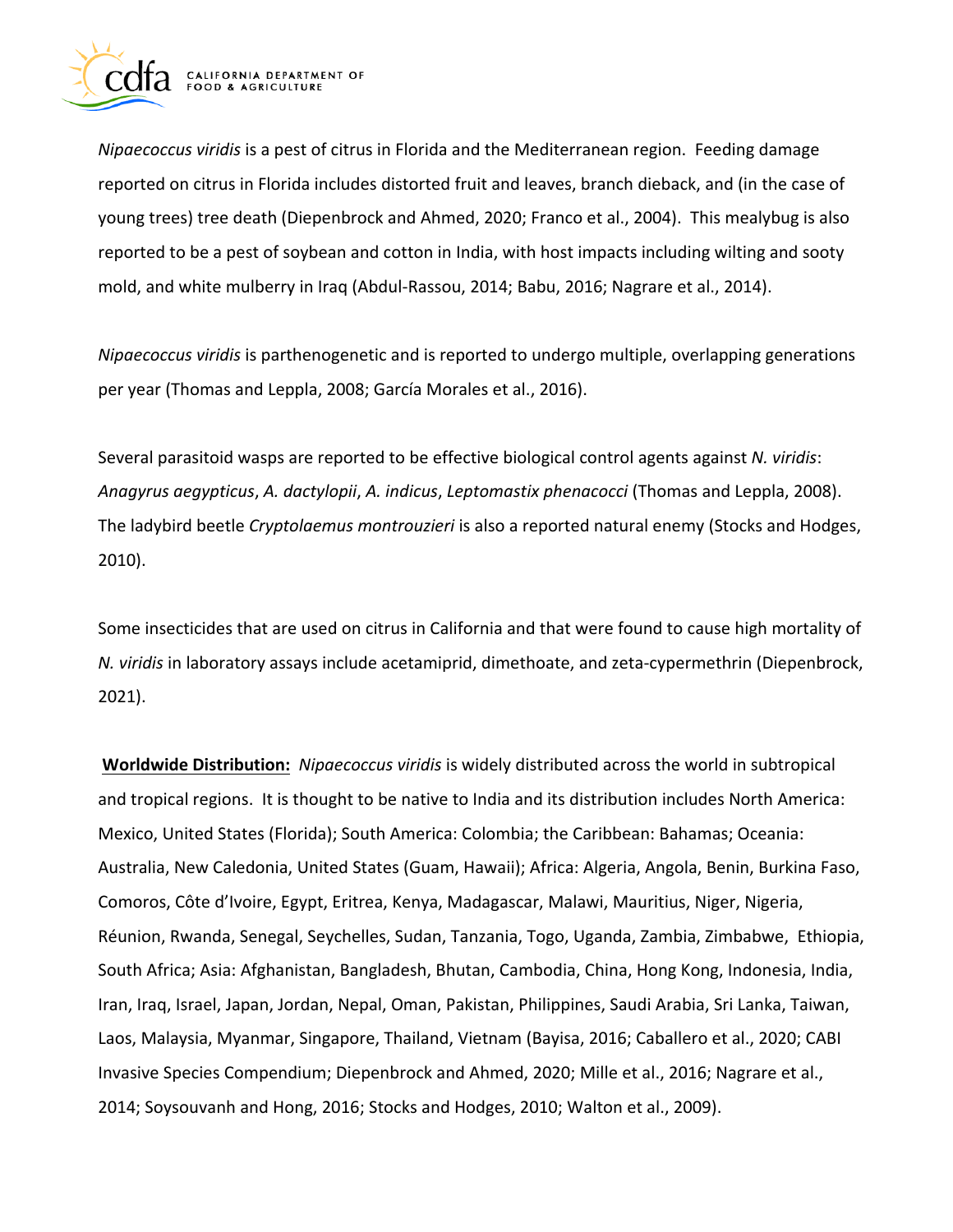

**Official Control:** *Nipaecoccus viridis* is considered reportable by the United States Department of Agriculture and it is on the A2 list for East Africa, Southern Africa, and Bahrain and on the A1 list for Brazil, Chile, and Turkey (EPPO global database; United States Department of Agriculture).

**California Distribution:** *Nipaecoccus viridis* is not known to be established in California.

**California Interceptions:** *Nipaecoccus viridis* is occasionally intercepted in California. It has been intercepted on rambutan fruit from Thailand, cut flowers from Hawaii, and gardenia plants, cut foliage, sapote fruit, and *Solanum torvum* fruit from Florida (California Department of Food and Agriculture).

The risk *Nipaecoccus viridis* poses to California is evaluated below.

# **Consequences of Introduction:**

- 1) **Climate/Host Interaction:** *Nipaecoccus viridis* is polyphagous and is likely to be able to find suitable hosts in most areas of California that have a suitable climate. The climate of much of California (except for the higher mountains) may allow establishment. Therefore, it receives a **High (3)** in this category.
	- Low (1) Not likely to establish in California; or likely to establish in very limited areas.
	- Medium (2) may be able to establish in a larger but limited part of California.

**– High (3) likely to establish a widespread distribution in California.** 

2) **Known Pest Host Range:** *Nipaecoccus viridis* is highly polyphagous and reported to feed on plants in at least 23 families. Therefore, it receives a **High (3)** in this category.

– Low (1) has a very limited host range.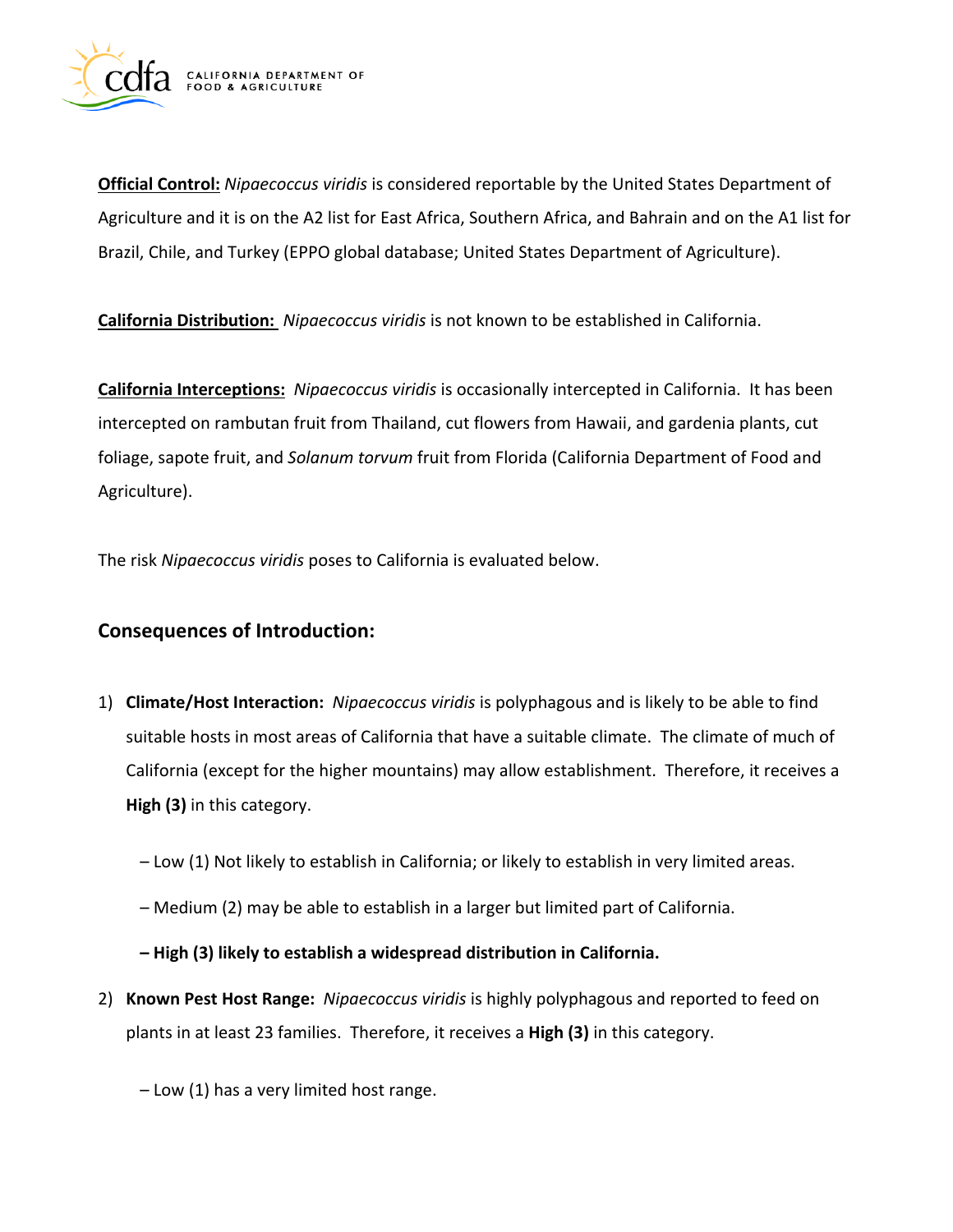

- Medium (2) has a moderate host range.
- **– High (3) has a wide host range.**
- 3) **Pest Reproductive and Dispersal Potential:** *Nipaecoccus viridis* is parthenogenetic. It can be moved with infested plant material, for example, hiding under the sepals of citrus fruit (CABI Invasive Species Compendium). Therefore, it receives a **High (3)** in this category.
	- Low (1) does not have high reproductive or dispersal potential.
	- Medium (2) has either high reproductive or dispersal potential.

### **– High (3) has both high reproduction and dispersal potential.**

4) **Economic Impact**. *Nipaecoccus viridis* is a known pest of citrus, cotton, soybean, and a variety of ornamental plants. It is reported to have significant impacts on citrus fruit and is capable of killing its host plants. Infestations of this mealybug in California could lower crop yield and increase crop production costs. It could also trigger quarantines. Therefore, it receives a **High (3)**  in this category.

### **Economic Impact: A, B, C**

- **A. The pest could lower crop yield.**
- **B. The pest could lower crop value (includes increasing crop production costs).**
- **C. The pest could trigger the loss of markets (includes quarantines).**
- D. The pest could negatively change normal cultural practices.
- E. The pest can vector, or is vectored, by another pestiferous organism.
- F. The organism is injurious or poisonous to agriculturally important animals.
- G. The organism can interfere with the delivery or supply of water for agricultural uses.

### **Economic Impact Score: High**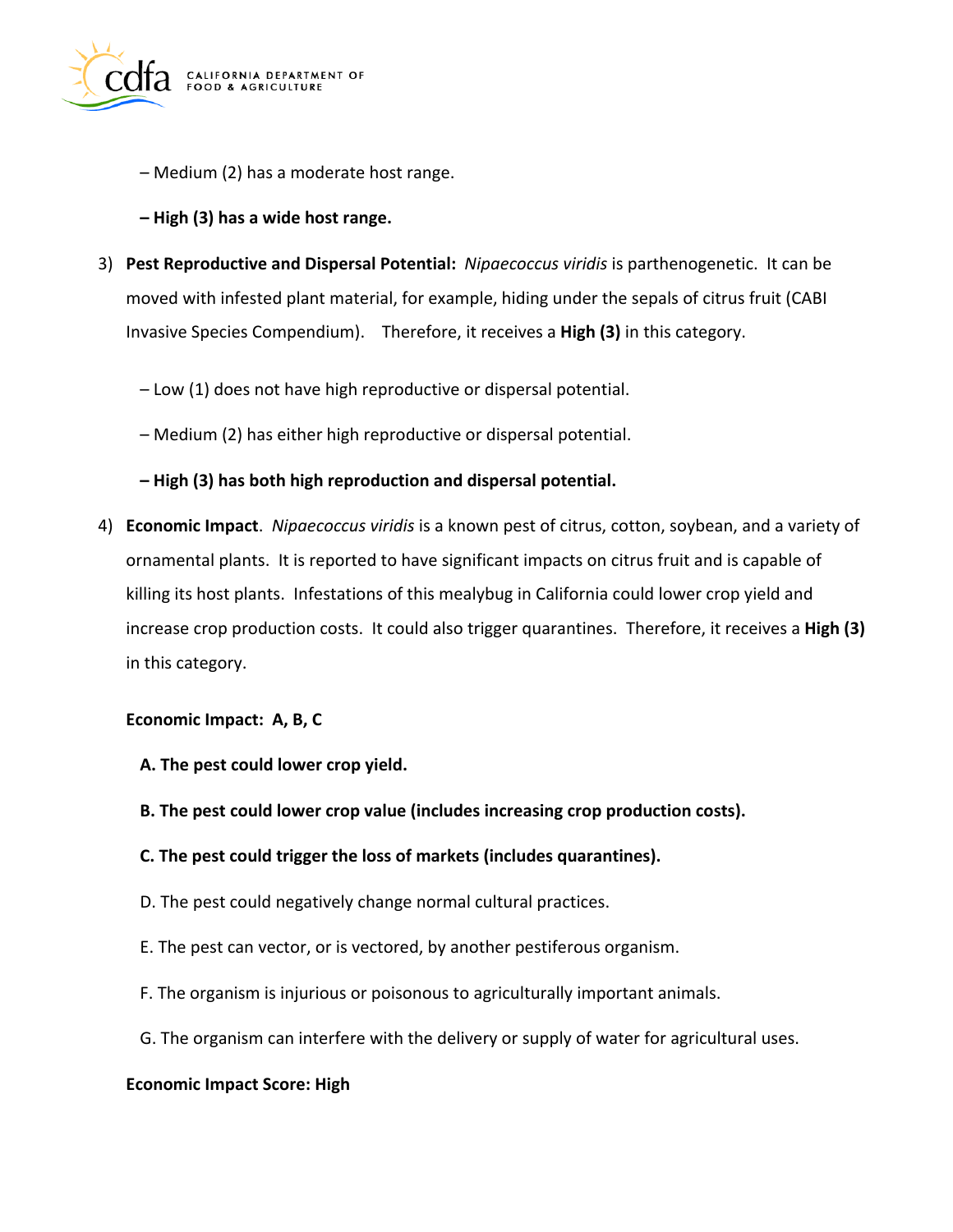

- Low (1) causes 0 or 1 of these impacts.
- Medium (2) causes 2 of these impacts.
- **– High (3) causes 3 or more of these impacts.**
- 5) **Environmental Impact**. *Nipaecoccus viridis* is highly polyphagous and is reported to kill plants. Native plants may be impacted by this mealybug. Infestations could affect ornamental plantings as well, and this may trigger treatments. Therefore, *N. viridis* receives a **High (3)** in this category.

#### **Environmental Impact: A, D, E**

**A. The pest could have a significant environmental impact such as lowering biodiversity, disrupting natural communities, or changing ecosystem processes.** 

B. The pest could directly affect threatened or endangered species.

C. The pest could impact threatened or endangered species by disrupting critical habitats.

**D. The pest could trigger additional official or private treatment programs.** 

**E. The pest significantly impacts cultural practices, home/urban gardening or ornamental plantings.** 

### **Environmental Impact Score: High (3)**

- Low (1) causes none of the above to occur.
- Medium (2) causes one of the above to occur.
- **– High (3) causes two or more of the above to occur.**

### **Consequences of Introduction to California for** *Nipaecoccus viridis***: High (15)**

Add up the total score and include it here.

- $-Low = 5-8$  points
- –Medium = 9-12 points
- **–High = 13-15 points**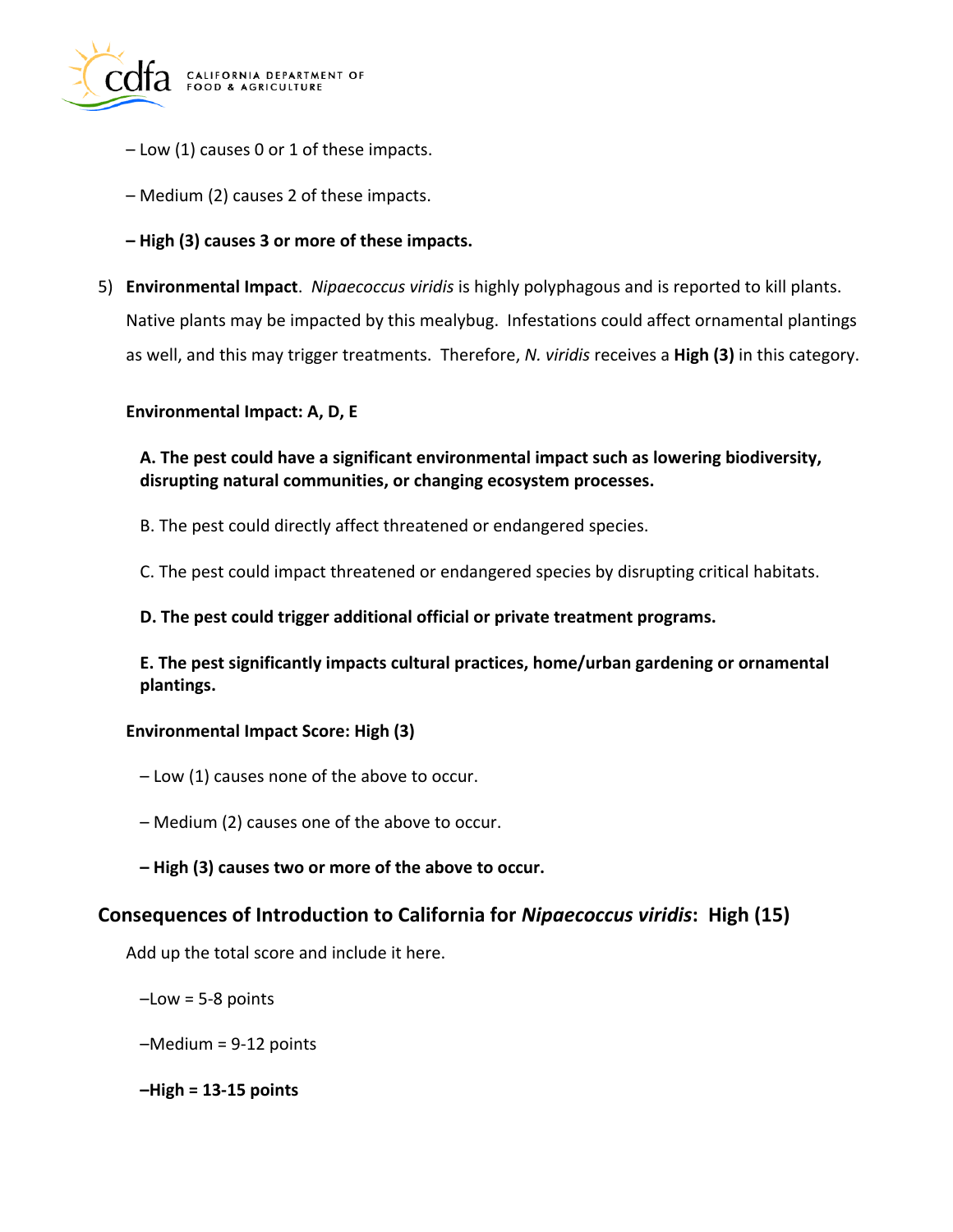

6) **Post Entry Distribution and Survey Information:** *Nipaecoccus viridis* is not known to be established in California. It receives a **Not established (0)** in this category.

### **–Not established (0) Pest never detected in California, or known only from incursions.**

–Low (-1) Pest has a localized distribution in California, or is established in one suitable climate/host area (region).

–Medium (-2) Pest is widespread in California but not fully established in the endangered area, or pest established in two contiguous suitable climate/host areas.

–High (-3) Pest has fully established in the endangered area, or pest is reported in more than two contiguous or non-contiguous suitable climate/host areas.

# **Final Score:**

7) The final score is the consequences of introduction score minus the post entry distribution and survey information score: High (15)

# **Uncertainty:**

Some of the insecticides that are used on citrus in California were shown in laboratory tests to inflict high mortality on this mealybug. There may also be predators and parasitoids already in California that could be effective in controlling it. Therefore, it is possible that infestations in California may be controllable.

# **Conclusion and Rating Justification:**

*Nipaecoccus viridis* is a polyphagous mealybug that is known to kill plants. It poses a threat to crop (including citrus), ornamental, and native plants in California and it is not known to be established in this state. For these reasons, an "A" rating is justified.

## **References:**

Abdul-Rassoul, M. S. 2014. Host plants of the mealybug *Nipaecoccus viridis* (Newstead, 1894) (Homoptera, Pseudococcidae) in Iraq with detection of new hosts. Advances in Bioresearch 5:3-6.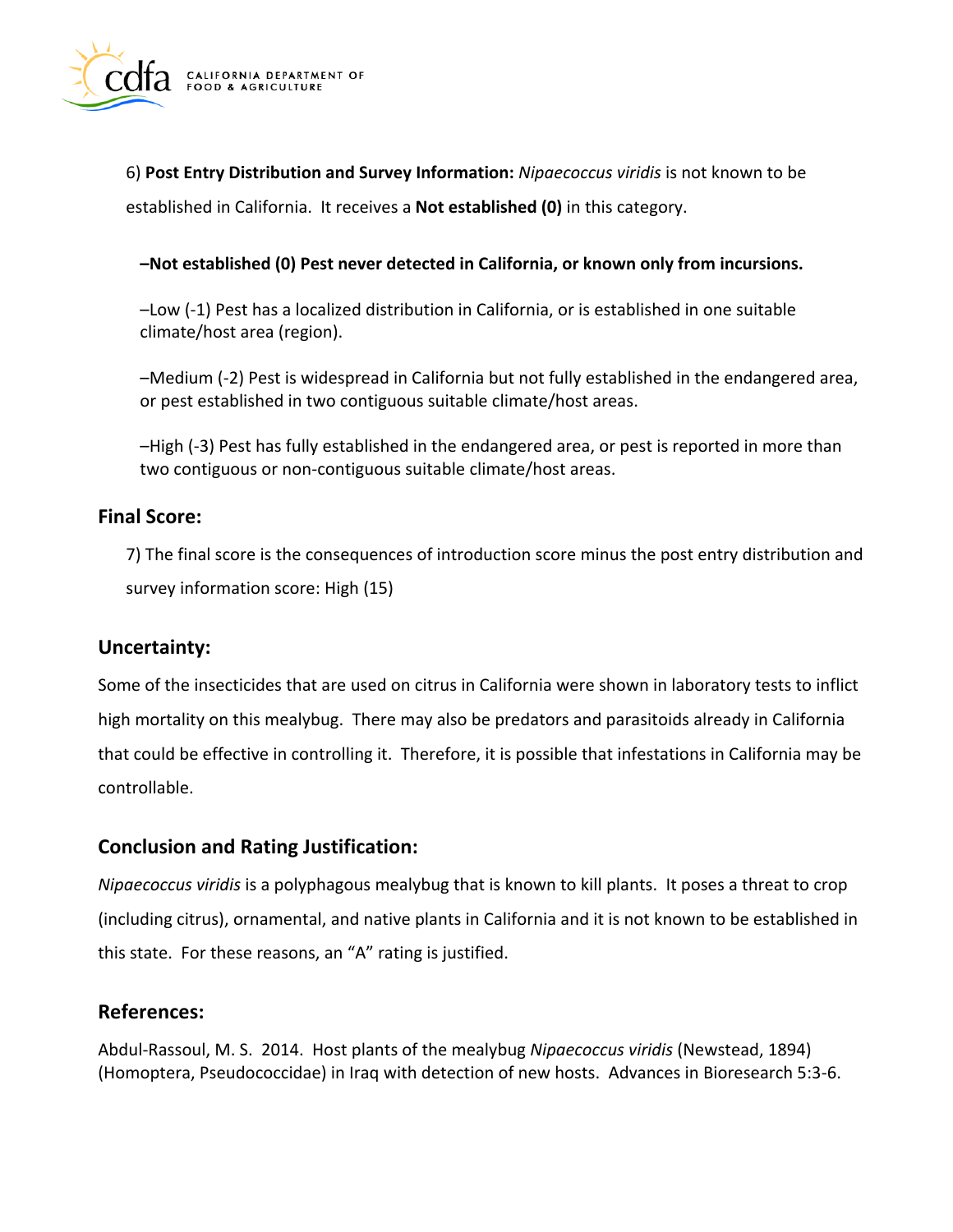

Babu, S. R. 2016. Note on the occurrence of spherical mealybug, *Nipaecoccus viridis* (Newstead) and their parasitoids on soybean in southern Rajasthan. Current Biotica 9:373-375.

Bayisa, N. G. 2016. Composition, distribution and economic importance of insect pests of prioritized medicinal plants in some growing regions of Ethiopia. International Journal of Research in Agricultural Sciences 3:55-59.

Caballero, A., Ramos-Portilla, A. A., Rueda-Ramírez, D., Vergara-Navarro, E. V., and Serna, F. 2020. The scale insect (Hemiptera: Coccomorpha) collection of the entomological museum "Universidad Nacional Agronomía Bogotá", and its impact on Colombian coccidology. Bonn Zoological Bulletin 69:165-183.

CABI Invasive Species Compendium. Accessed May 28, 2021: <https://www.cabi.org/isc/datasheet/36335>

California Department of Food and Agriculture. Pest and damage record database. Accessed May 24, 2021.

Diepenbrock, L. M. 2021. Laboratory screening of conventional insecticides for the control of *Nipaecoccus viridis*, an invasive pest in Florida citrus. Arthropod Management Tests 46:1-2.

Diepenbrock, L. M., and Ahmed, M. Z. 2020. First report of *Nipaecoccus viridis* (Hemiptera: Pseudococcidae) associated with citrus production in the United States. Journal of Integrated Pest Management 11:1-4.

EPPO Global Database. Accessed May 28, 2021: <https://gd.eppo.int/>

Franco, J. C., Suma, P., da Silva, E. B., Blumberg, D., and Mendel, Z. 2004. Management Strategies of Mealybug Pests of Citrus in Mediterranean Countries. Phytoparasitica 32:507-522.

García Morales, M., Denno, B.D., Miller, D.R., Miller, G.L., Ben-Dov, Y., and Hardy, N.B. 2016. ScaleNet: A literature-based model of scale insect biology and systematics. Accessed May 28, 2021: [http://scalenet.info.](http://scalenet.info)

Mille, C., Henderson, R. C., Cazères, S., and Jourdam, H. 2016. Checklist of the scale insects (Hemiptera: Sternorrhyncha: Coccomorpha) of New Caledonia. Zoosystema 38:129-176.

Nechols, J. R. 2002. Biological control of the spherical mealybug on Guam and in the Northern Marianas Islands: A classic example of fortuitous biological control. pp. 324-329 *in* Proceedings of the First International Symposium on Biological Control of Arthropods. United States Department of Agriculture – Forest Service, Morgantown, West Virginia.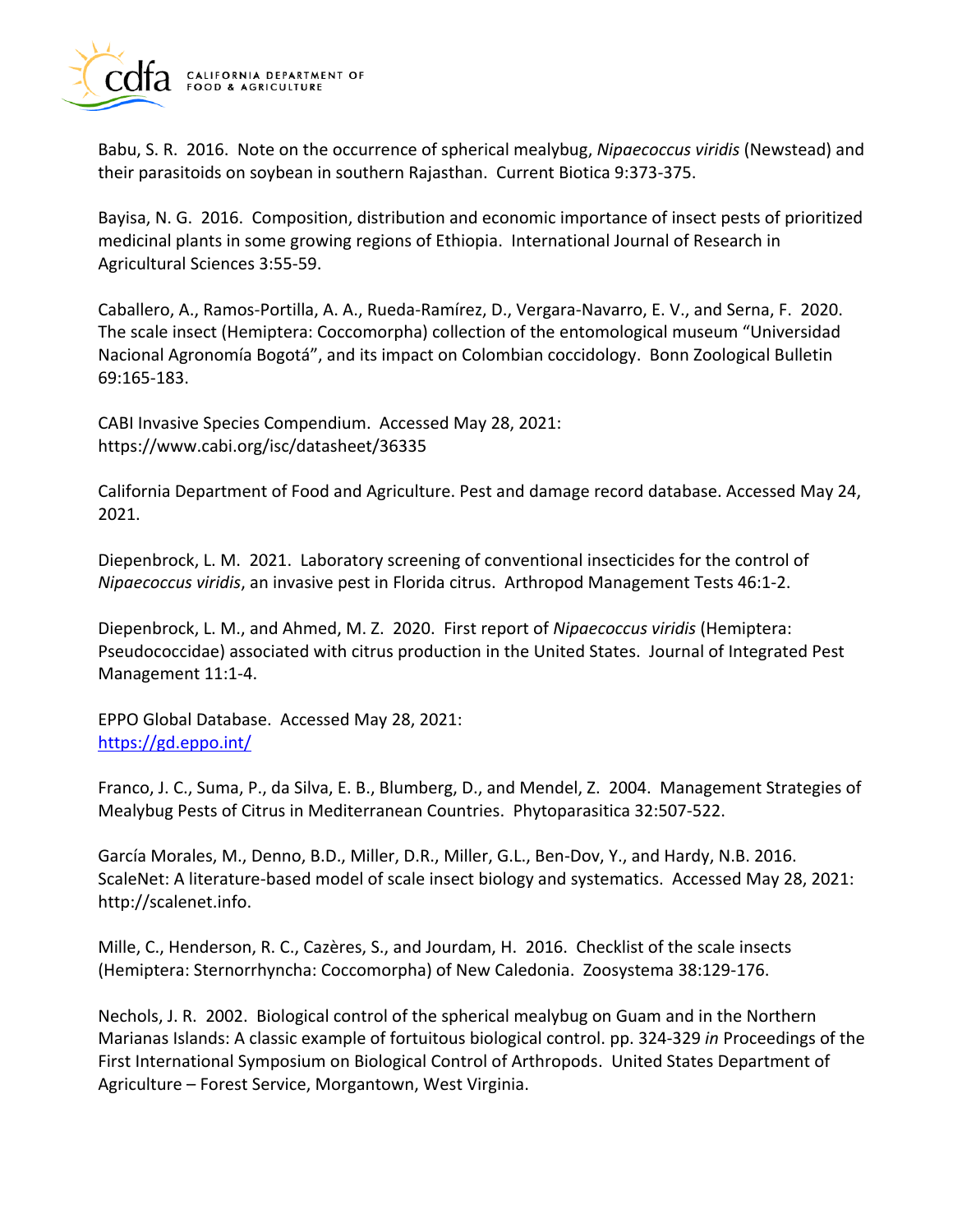

Soysouvanh, P. and Hong, K. -J. 2016. Faunistic study of family Pseudococcidae (Hemiptera) from Cambodia and Laos II. Korean Journal of Applied Entomology 55:189-196.

Stocks, I. C., and Hodges, G. 2010. Pest Alert: *Nipaecoccus viridis* (Newstead), a new exotic mealybug in south Florida (Coccoidea: Pseudococcidae). Accessed May 28, 2021: <https://www.fdacs.gov/content/download/66447/file/Pest%20Alert%20-%20Nipaecoccus%20viridis>, %20a%20New%20Exotic%20Mealybug.pdf

Thomas, D. D. and Leppla, N. C. 2008. The likelihood and consequences of introduction of the spherical mealybug, *Nipaecoccus viridis* (Newstead), into Florida, and its potential effect on citrus production. Proceedings of the Florida State Horticultural Society 121:152-154.

U.S. regulated plant pest table. Accessed May 28, 2021: <https://www.aphis.usda.gov/aphis/ourfocus/planthealth/import-information/rppl/rppl-table>

Walton, V. M., Krüger, K., Saccaggi, D. L., and Millar, I. M. 2009. A survey of scale insects (Sternorryncha: Coccoidea) occurring on table grapes in South Africa. Journal of Insect Science 9:1-6.

# **Responsible Party:**

Kyle Beucke, 2800 Gateway Oaks Drive, Suite #200, Sacramento, CA, 95833, 916-403-6741, [permits\[@\]cdfa.ca.gov](https://permits[@]cdfa.ca.gov) 

# **\*Comment Period: 7/1/2021 – 8/15/2021**

## **\*NOTE:**

You must be registered and logged in to post a comment. If you have registered and have not received the registration confirmation, please contact us at [permits\[@\]cdfa.ca.gov](https://permits[@]cdfa.ca.gov).

# **Comment Format:**

❖ Comments should refer to the appropriate California Pest Rating Proposal Form subsection(s) being commented on, as shown below.

### **Example Comment:**

Consequences of Introduction: 1. Climate/Host Interaction: [Your comment that relates to "Climate/Host Interaction" here.]

- ❖ Posted comments will not be able to be viewed immediately.
- ❖ Comments may not be posted if they: